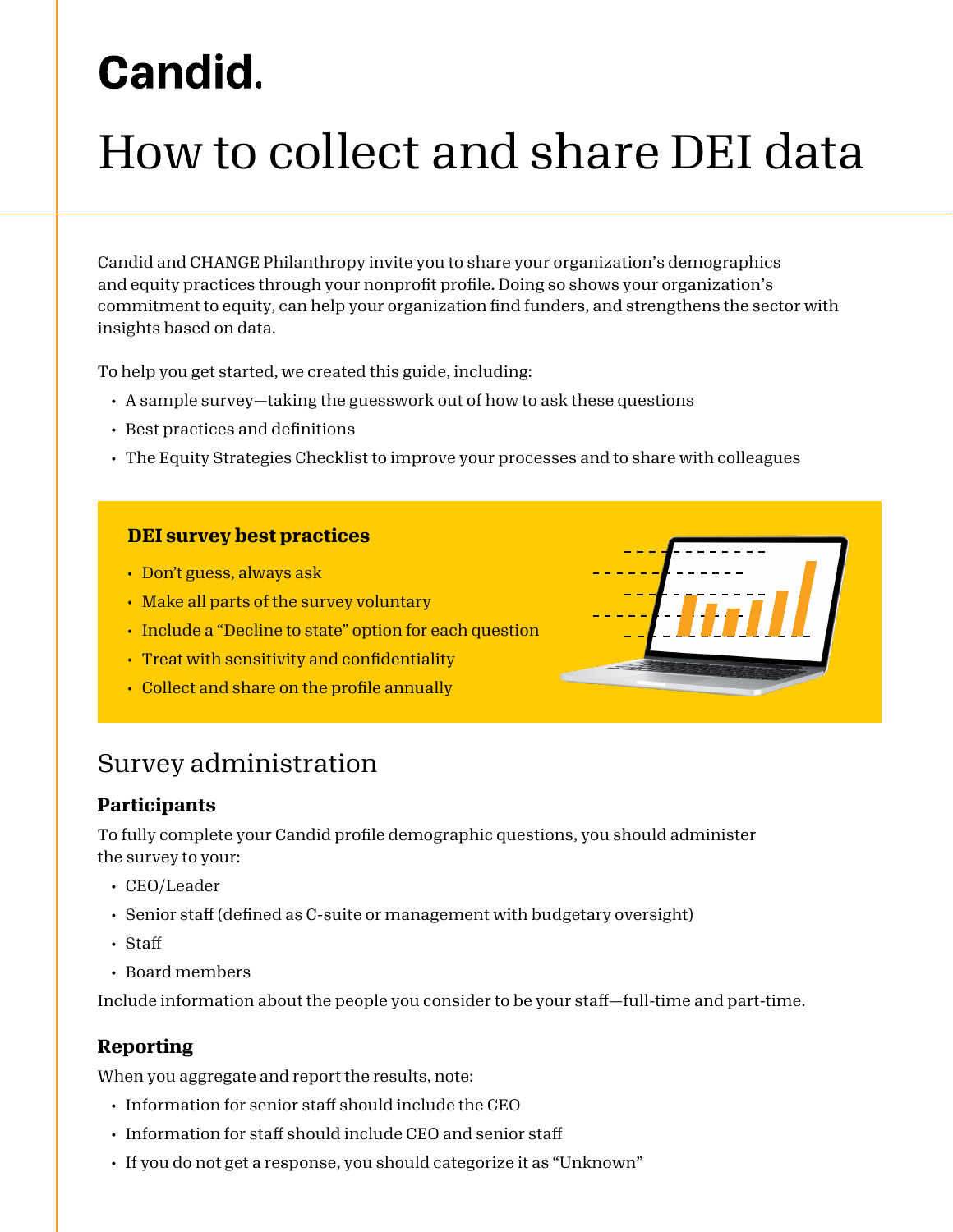# Sample demographic survey

## **Sample introduction**

This survey is developed by [Candid](https://candid.org/) and [CHANGE Philanthropy](https://changephilanthropy.org/) to help understand who leads and supports our organization, as we build an inclusive culture that respects diverse perspectives in all our work.

We will reflect who we are by sharing this information externally on our nonprofit profile and with funders and donors who request it. Our leader will be identified as an individual. Board and staff information will be aggregated and shared for the group.

The survey takes less than 5 minutes to complete. It is voluntary and you can select "Decline to state" on any question. Thank you for participating.

### **Sample questions**

#### **Role**

1) What is your role at the organization?

- a. CEO/Leader
- b. Senior staff *(Managers with budgetary oversight)*
- c. Staff
- d. Board member

#### **Race & ethnicity**

*Select a single response. Or select "Multi-racial/Multi- ethnic" or "Different identity"*

2) How do you publicly self-identify?

- a. Asian American/Pacific Islander/Asian
- b. Black/African American/African
- c. Hispanic/Latino/Latina/Latinx
- d. Native American/American Indian/Indigenous
- e. White/Caucasian/European
- f. Multi-racial/Multi-ethnic *(two or more races or ethnicities)*
- g. Different identity *(please specify)*
- h. Decline to state

#### **Gender identity 1\***

3) How do you publicly self-identify?

- a. Female
- b. Male
- c. Gender nonbinary/Genderqueer/Gender non-conforming
- d. Decline to state

#### **Gender identity 2\***

4) How do you publicly self-identify?

- a. Transgender
- b. Not transgender *(cisgender)*
- c. Decline to state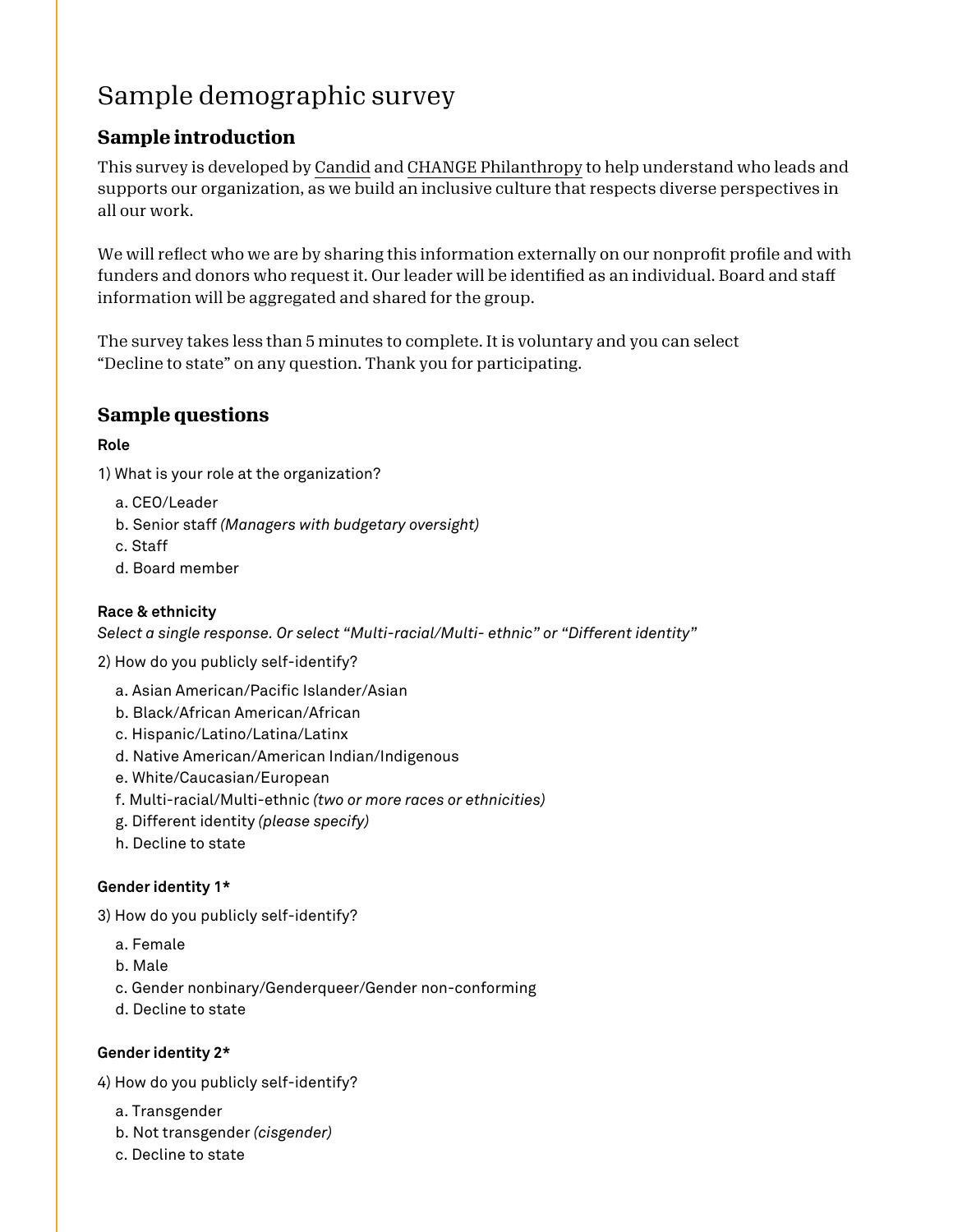#### **Sexual orientation**

5) How do you publicly self-identify?

- a. Heterosexual or straight
- b. Gay, lesbian, bisexual *(or other sexual orientations within the LGBTQIA+ community)*
- c. Different identity *(please specify)*
- d. Decline to state

#### **Disability**

6) How do you publicly self-identify?

- a. I identify as a person with a disability
- b. I do not identify as a person with a disability
- c. Decline to state

#### **Definitions**

**Publicly self-identify:** The information you are providing is how you would identify in each category to the public.

**Transgender:** An umbrella term people may use to describe their gender identity and/ or gender expression as different from the sex they were assigned at birth. People who identify as transgender might describe themselves using one or more of a wide variety of terms including genderqueer, non-binary, and transgender. Transgender people may claim/affirm their gender identity through hormones and/or surgery. Transgender identity is not dependent on surgery. Transgender identity is not a sexual orientation.<sup>1</sup>

**Cisgender:** A term used to describe a person whose gender identity is the same as the sex assigned to them at birth.<sup>1</sup>

**Nonbinary (also non-binary):** Preferred umbrella term for all genders other than female/ male or woman/man, used as an adjective (e.g., Jesse is a nonbinary person). Not all nonbinary people identify as trans and not all trans people identify as nonbinary.2

**Disability:** A disability can be physical, learning, cognitive, sensory, mental or chronic health or other disability that is a barrier to everyday living.<sup>3</sup>

Sources: 1. UT Austin Gender & Sexuality Center 2. Trans Student Educational Resources 3. RespectAbility